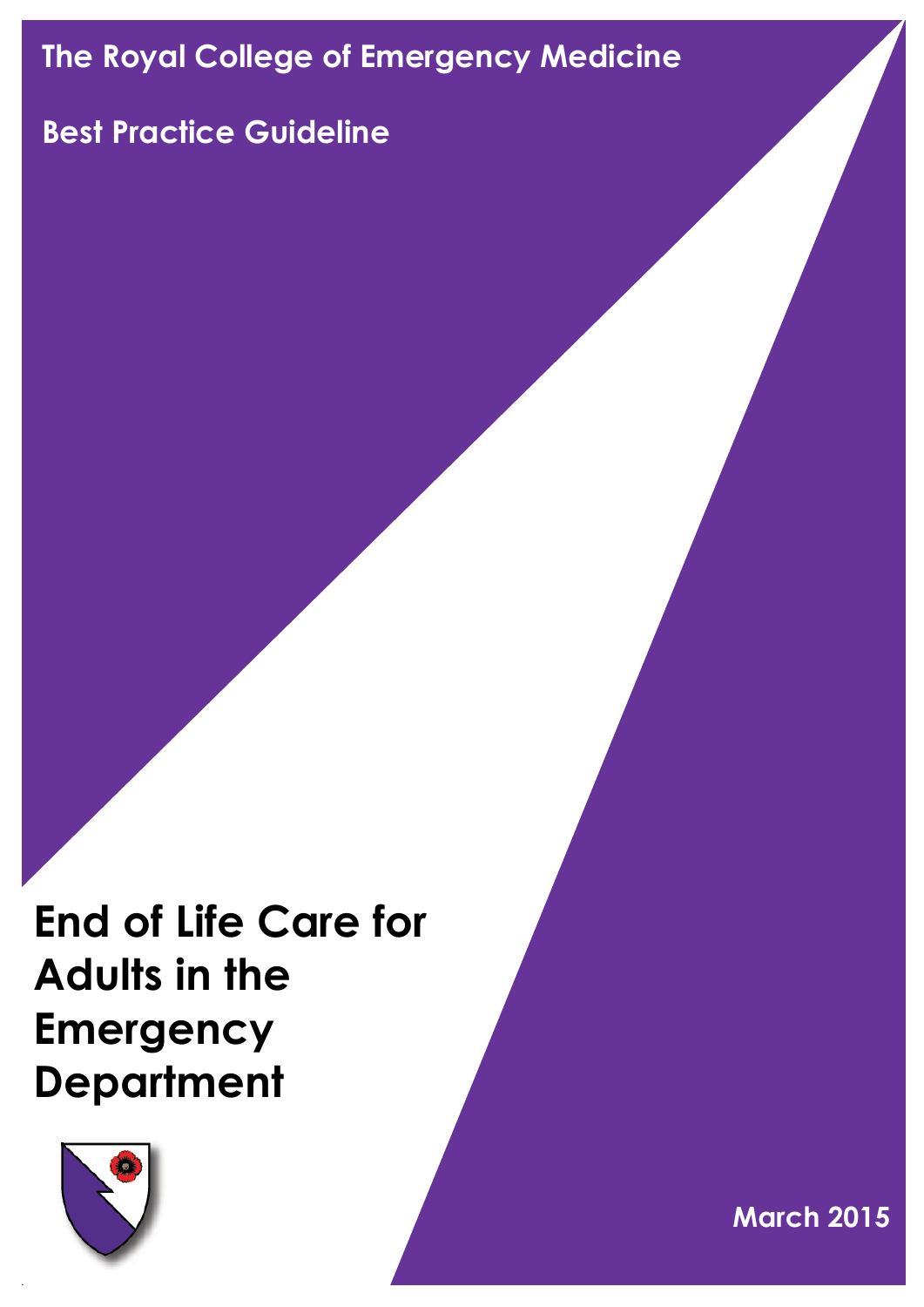## **Summary of recommendations**

- 1. All ED staff should receive regular training in all aspects of end of life care.
- 2. Patients and their families should be involved, wherever possible, in end of life care decisions. All discussions should be documented, with details of who took part in the discussions.
- 3. ED doctors should endeavour to determine what end of life care plans have already been made by having access to electronic end of life care registers and by asking the patient and their family.
- 4. Discussions regarding patient treatment preferences should be communicated to GPs, care homes and inpatient teams to enable continuity of care and end of life care planning.
- 5. If a patient is at the end of life, it may be appropriate to set a ceiling of treatment in the Emergency Department
- 6. Establishing a 'do not attempt cardiopulmonary resuscitation' order (DNACPR) should not always limit other care given. A statement of planned active care should also be documented where appropriate including what care should and should not be provided.
- 7. Patients nearing the end of life should have a resuscitation decision made before leaving the Emergency Department and this should be appropriately documented.
- 8. All DNACPR decisions should be discussed with the patient's family and the patient unless the patient is unable to understand the decision or unless it is thought the discussion will cause physical or psychological harm to the patient, family or carers.
- 9. Clinicians should be trained and able to commence medicines for symptom control. A checklist or other end of life care documentation may be useful so that all necessary aspects of care are considered.
- 10. Opportunities for organ and tissue donation should be considered as a usual part of end of life care in the Emergency Department.
- 11. All Emergency Departments should have procedures for dealing with sudden death including clinical governance review.
- 12. All Emergency Departments should have adequate facilities for dealing with bereaved relatives.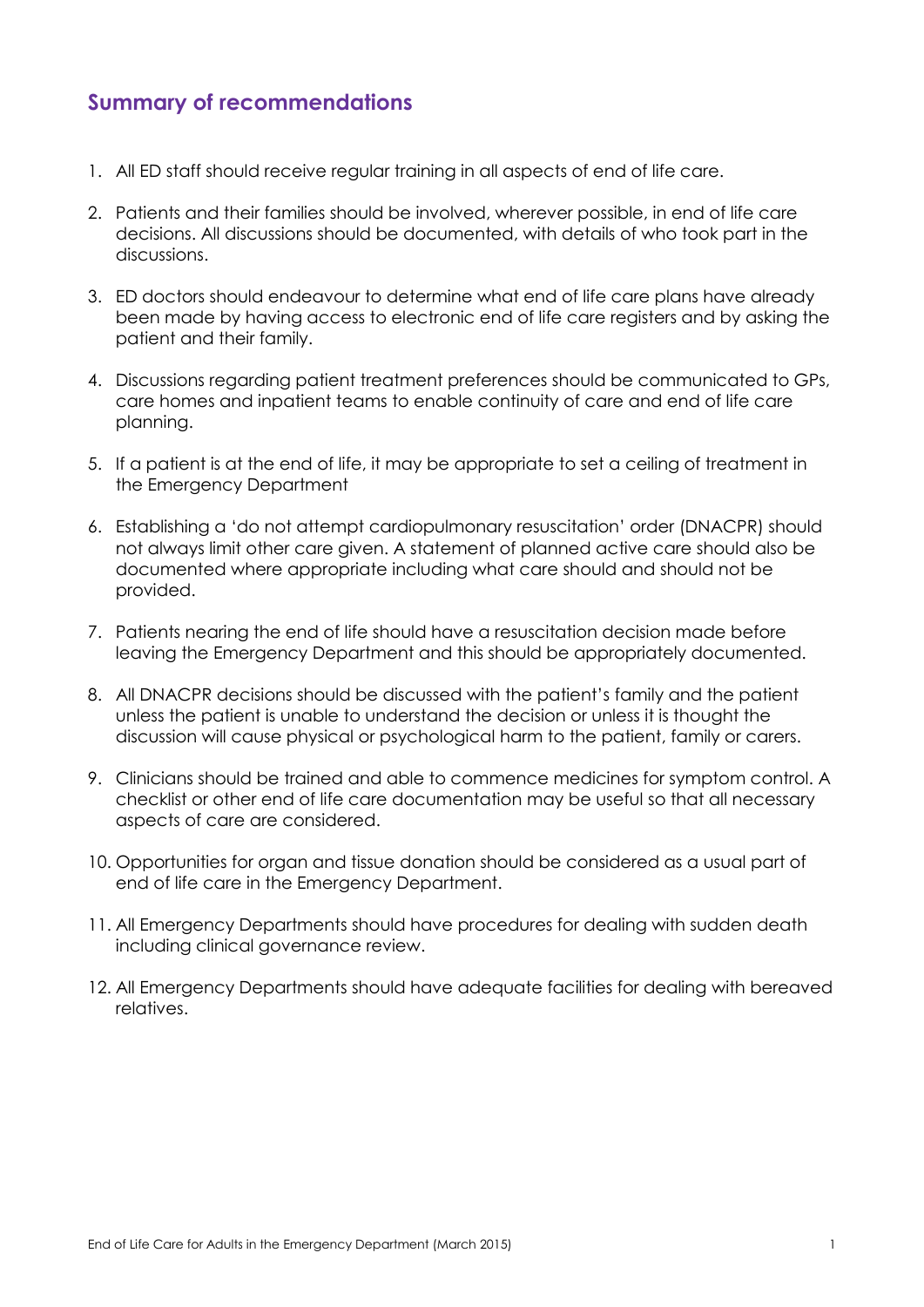## **Scope**

This guideline defines best practice in all areas of end of life care for adults. It covers both patient and relative care in the Emergency Department. It has been revised in the light of the withdrawal of the Liverpool care pathway in 2014 and recent National recommendations<sup>1</sup>, <sup>2</sup>.

## <span id="page-2-2"></span>**Reason for development**

To improve the quality of clinical practice in end of life care in UK Emergency Departments.

## **Introduction**

Dealing with patients who are near death or who have died is challenging.

- There may be difficult ethical decisions to make regarding resuscitation and inappropriate escalation of treatment and institution of palliative care.
- Many deaths in the Emergency Department are in tragic circumstances.
- After a death, the care given to the patient's family has a major influence on how they grieve.<sup>3</sup>

Achieving a dignified death for all patients who die in the ED should be a principal aim for ED clinicians, and can be a rewarding experience for all involved in caring for the patient and family.

The National End of Life Care Strategy launched in 2008<sup>4</sup> aims to improve recognition of patients nearing death and to provide better palliative care in an appropriate setting. The number of people now dying at home has risen to 42.4%<sup>4</sup> [,](#page-2-0) however between 56-78% of people wish to die at home<sup>5</sup> .

- <span id="page-2-0"></span> All ED doctors and nurses should receive regular training in all aspects of end of life care, communication, ethics, symptom control and caring for relatives.
- ED teams would benefit from fostering links with local palliative care services to help with training and improve services.

## **SECTION 1: PATIENTS WHO ARE JUDGED TO BE DYING**

#### **1.1 Making end of life decisions with patients – principles**<sup>6</sup>

- <span id="page-2-1"></span> We should start from a presumption of prolonging life and not hastening death. However, we should recognise that alleviating suffering is sometimes a more appropriate goal.
- In an emergency, the best treatment option gives most overall benefit and is least restrictive of the patient's future choices.
- Patients and their families should be involved with making decisions about their care wherever possible and appropriate.
- Patients who are vulnerable, have learning difficulties or cognitive impairment sometimes receive a poorer standard of end of life care. Staff should pay particular attention to how they communicate with these patients, and try to understand non verbal cues if the patient is unable to talk.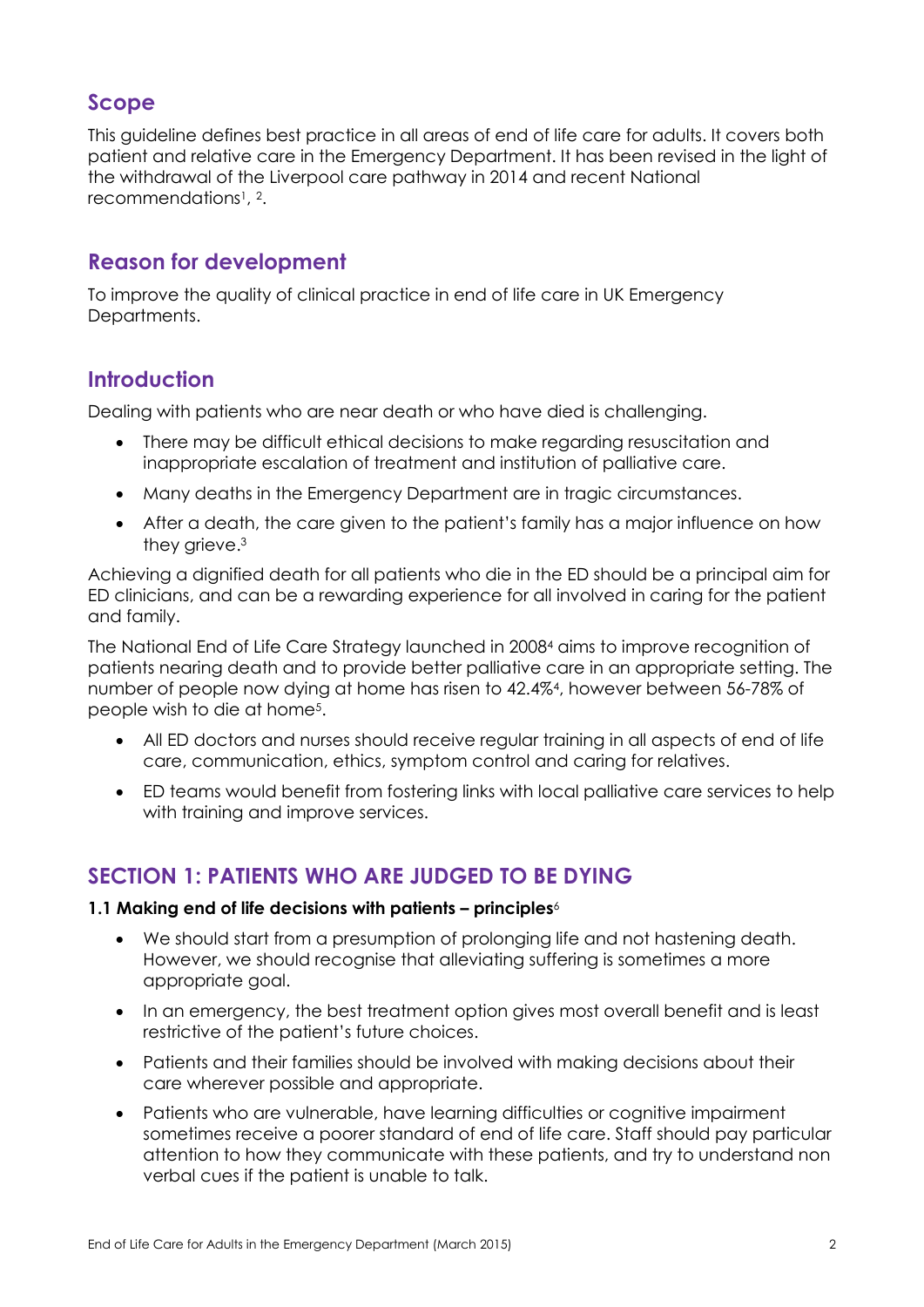Emergency physicians should be familiar with assessing capacity and applying the principles of the Mental Capacity Act. [6](#page-2-1)

### **1.2 Advance Care planning**

The National End of Life Care Strateg[y](#page-2-0)<sup>4</sup> encourages clinicians to make care plans for patients identified to be at the end of life (from whatever cause). Emergency Department staff may not be in a position to make those future plans, but can often identify patients coming to the end of their life. Patients may confide in us what care they do or do not want, and in particular where they want to be cared for.

- Patients should where possible be asked whether they have made any advanced care plans with their GP or specialist and whether these plans apply to the situation they are currently in.
- Access to documented end of life care plans varies around the country. Some departments have access to the patient's summary care record or electronic palliative care co-ordination systems (EPaCCS). It is recommended that EDs work with inpatient specialties and commissioners to be able to access these records.
- Any discussions we have with patients regarding future care, which could assist with end of life care planning, should be clearly documented and communicated to the patient's GP, care home and/or admitting team.

#### **1.3 Discharging end of life care patients home from the ED**

- Discharging dying patients from the ED may be appropriate and is best practice if an appropriate care plan can be initiated and continued at home. A rapid discharge pathway is ideal where equipment, care and prescriptions can be accessed quickly. For example, if arranging patient transport is proving problematic, use of a private ambulance to facilitate transfer home may be appropriate.<sup>7</sup>
- This may require access to medication to palliate symptoms, e.g. diamorphine, midazolam etc and in some cases syringe drivers which community nurses can use. In order for community nurses to administer the medication a community prescription form may be needed.
- The patient's regular medications should be reviewed before discharge in order to stop unnecessary medication taking.
- Copies of a discharge letter should be given to the family, care homes and the GP.
- The Emergency Department should be involved in the planning and organisation of services to enable patients to be discharged for care at home.

#### **1.4 End of Life Care discussions in ED**

- A senior named ED clinician should be involved with and responsible for every end of life care patient. This will usually be the ED Consultant but may be an ST4 or above out of hours, who should discuss such patients with their Consultant by phone as a minimum.
- When a patient is clearly dying, try to gauge the extent to which the patient and relatives want to be involved in treatment decisions. Involve the patient and their family as much as possible, in discussions about their care.
- Use the principles of breaking bad news outlined in section 2.1.
- Remember that family have no legal right to make decisions on behalf of their relative unless they have an enduring right of attorney (for health decisions) and are registered with the office of the public guardian. However, where appropriate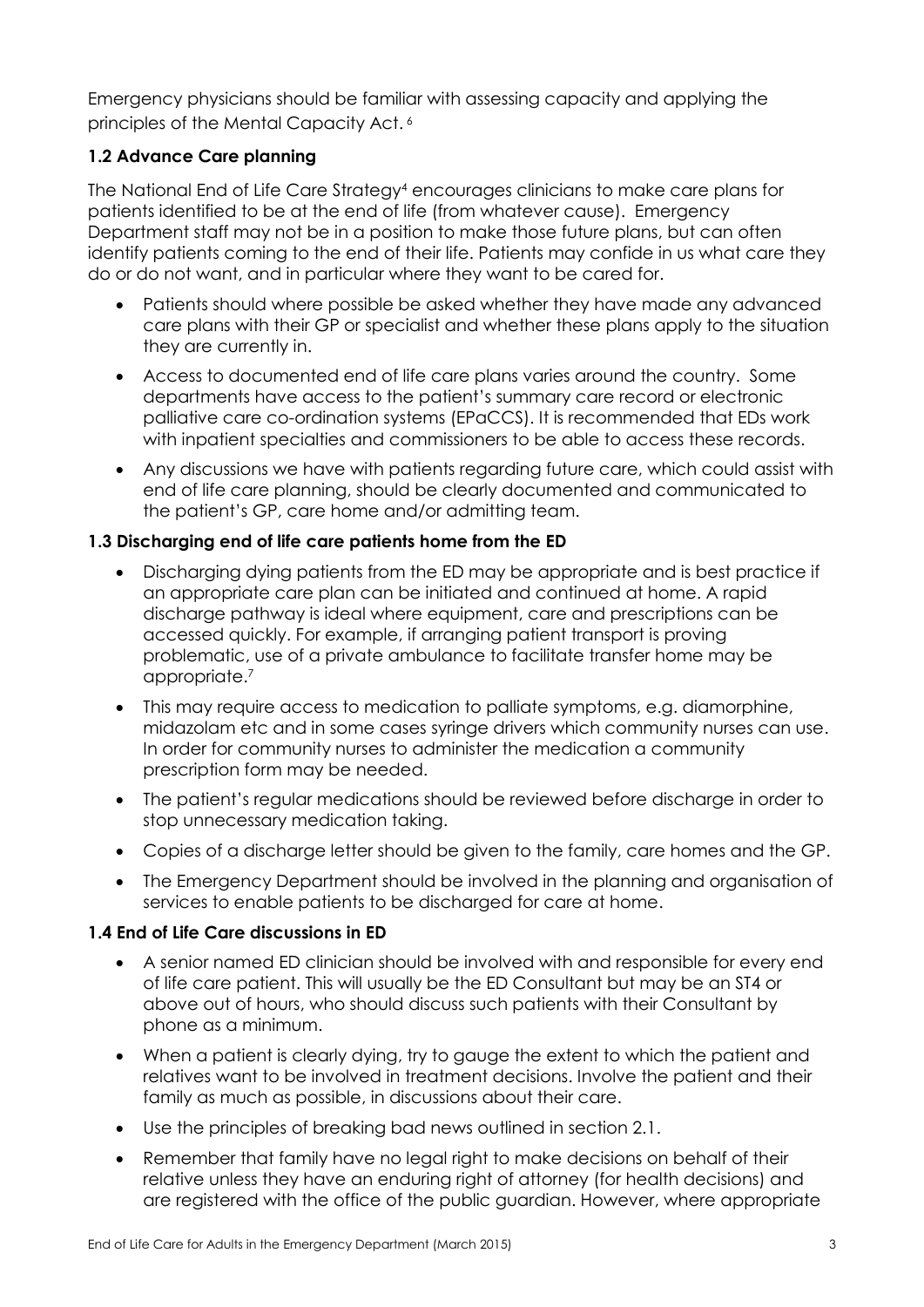we should aim to involve family members in discussions, acknowledging their role and concerns. Family members are often able to tell us what their relative's wishes were in situations when the patient lacks capacity, helping a decision to be made in the patients 'best interests'.

- If a patient who is dying has no capacity or means of expressing their opinions and has no family or friends to represent them, then an independent advocate should be sought. This may be a formal Independent Mental Capacity Advocate (IMCA) under the capacity act in England and Wales or more likely a chaplain or volunteer not dir[e](#page-2-2)ctly involved in their care<sup>1</sup>. In an emergency, the Emergency Department doctor is the most appropriate person to be able to take decisions in the patient's best interests.
- Document all discussions with patients and their family clearly in the patient's notes.
- Patients, as well as family, should be offered spiritual support from the hospital Chaplaincy or their own religious leader.
- Discuss the need for hydration and nutrition with the patient and their family. Usually intravenous (IV) hydration is not required but may occasionally make a patient more comfortable.

#### **1.5 Do not attempt cardio-pulmonary resuscitation decisions (DNACPR) within the ED** <sup>8</sup>

- A DNACPR decision should be instituted if the patient wishes or a senior clinician, after appropriate consideration and discussion, feels that chest compression following a cardiac arrest would be futile or lead to unacceptable outcomes as a result of the patient's presenting condition or pre-existing co-morbidities.
- A DNACPR decision should always be discussed with the patient if they have capacity, unless it is felt that the discussion may cause physical or psychological harm, or unless the patient indicates that they do not want to be involved in treatment decisions. A concern that the discussion may cause distress alone is not sufficient grounds for not discussing the decision<sup>9</sup>, <sup>10</sup>. However, in some cases a discussion such as this will cause psychological harm particularly if the patient is very unwell, so a senior ED doctor should exercise careful judgement. <sup>11</sup>
- DNACPR decisions should be discussed with a patient's family wherever possible.
- Discussions with patient and family should be clearly documented and if a decision is taken not to discuss a decision for DNACPR with a patient, the reasons should be clearly documented.
- A decision of DNACPR should be made by a senior doctor and in difficult circumstances should be shared with other senior colleagues. Advice from the trust legal team or medical defence organisation may be sought in very difficult circumstances.
- The final decision on whether a patient should receive CPR in the event of an arrest rests with the senior clinician. A patient cannot demand CPR if the treating clinician thinks the treatment is futile, however it is recommended that the patient is offered a second opinion.
- Some patients now come to hospital with a community DNACPR order. It is recommended that this is briefly reviewed to check that circumstances have not changed before converting this to a hospital DNACPR document. Some regions have multi-signatory, community-wide DNACPR orders which are valid for the emergency department.
- Patients nearing end of life should have a resuscitation decision made before leaving the Emergency Department.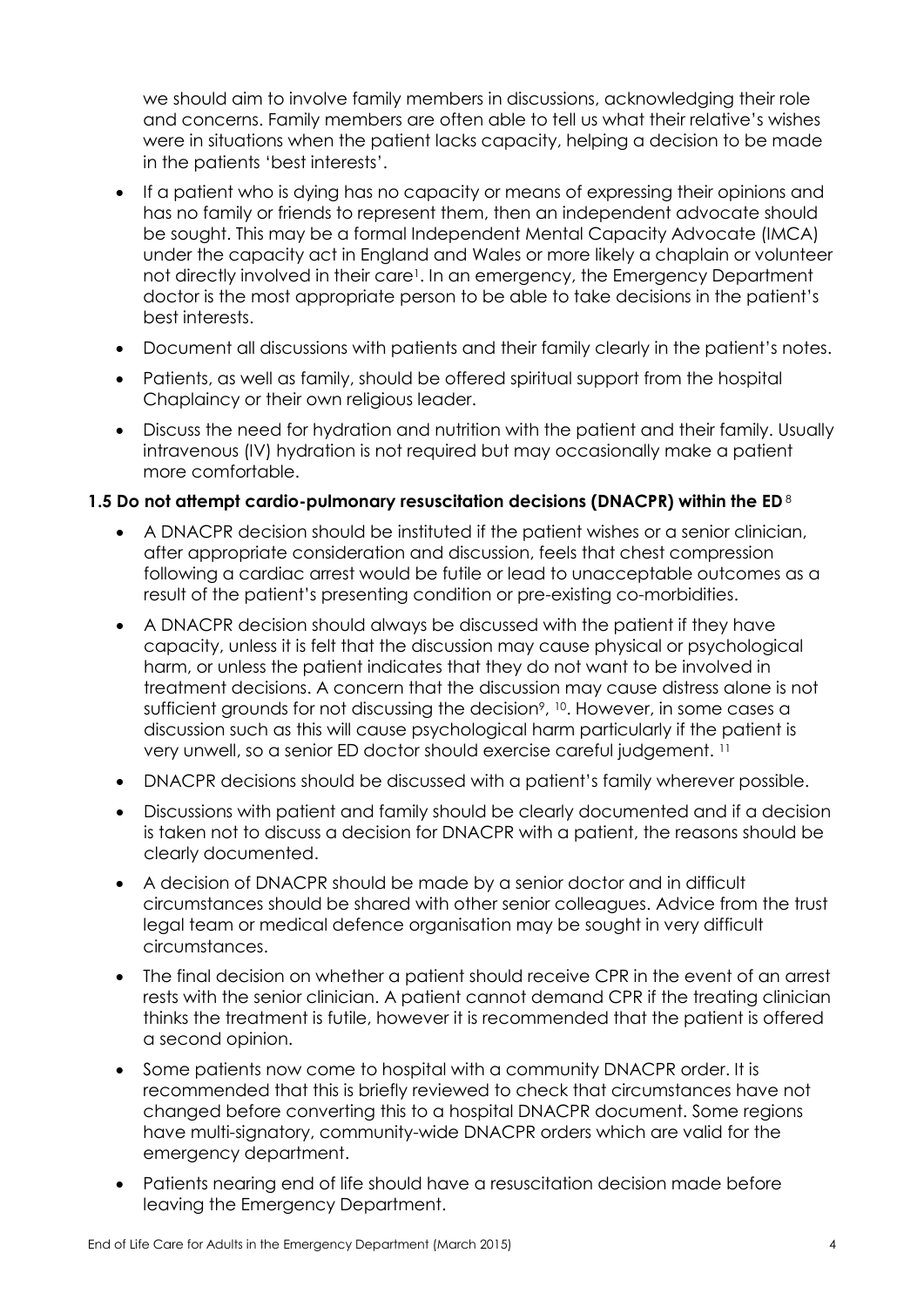- Resuscitation decisions made in the Emergency Department should be a trigger for the ED team to consider other aspects of care. Avoiding further escalation of treatment may be appropriate
- <span id="page-5-0"></span>• There is evidence that a DNACPR order can limit the care given to a patient<sup>12, 13</sup>. Therefore it is important that a statement about what active care the patient is to have is also included, where appropriate. The Universal Form of Treatment Options (UFTO) is recommended as a tool to improve decision making and documentation<sup>14</sup>, <sup>15</sup>.
- Uncommonly some patients with a DNACPR order may develop potentially reversible events such as a blocked tracheostomy tube, anaphylaxis or choking where resuscitation techniques would be appropriate while the reversible cause is treated.

#### **1.6 Advanced Decisions refusing treatment**<sup>[6,](#page-2-1) [13](#page-5-0)</sup>

- If a patient has an advance directive an assessment should be made, by a clinician, of its applicability to the patient's current situation.
- An advance directive is legally binding under the Mental Capacity Act (2005) in England and Wales if:
	- o the patient was over 18 and had capacity when it was made.
	- o it is in writing, is signed and is witnessed.
	- o it includes a statement 'even if life is at risk'.
- An advance directive is not valid if:
	- o the patient was under undue influence at the time it was made.
	- o the patient has since acted in a way that is inconsistent with its terms.
	- o the patient has appointed a lasting power of attorney since the directive was made.
- An advanced directive in Scotland and Northern Ireland is not covered by statute but is likely to be binding under common law if the above criteria are met. In Scotland the patient can be 16 years or older.

#### **1.7 Commencing palliative Care**

- Palliative care in hospitals has been identified as being variable in quality and lags behind hospice care and care at home16. We should do our utmost to give good care<sup>17</sup>.
- End of life patients should be made as comfortable as possible by requesting an air mattress or similar bed and turning the patient regularly if they are unable to do so themselves.
- End of life care should be tailored to the patient and their condition. The patient's current symptoms should be reviewed and adequate and appropriate medications prescribed for management of distressing symptom. Each intervention and likely side effects should be explained to the patient and family where possible. Use the minimum dose of medication to make the patient comfortable (see appendix two for common medications used for symptom control).
- Access palliative care support whenever necessary as these teams can provide valuable expertise and support.
- Decide on and document what hydration and nutrition is appropriate. Continue to offer regular drinks; or mouth care if the patient is unable to swallow.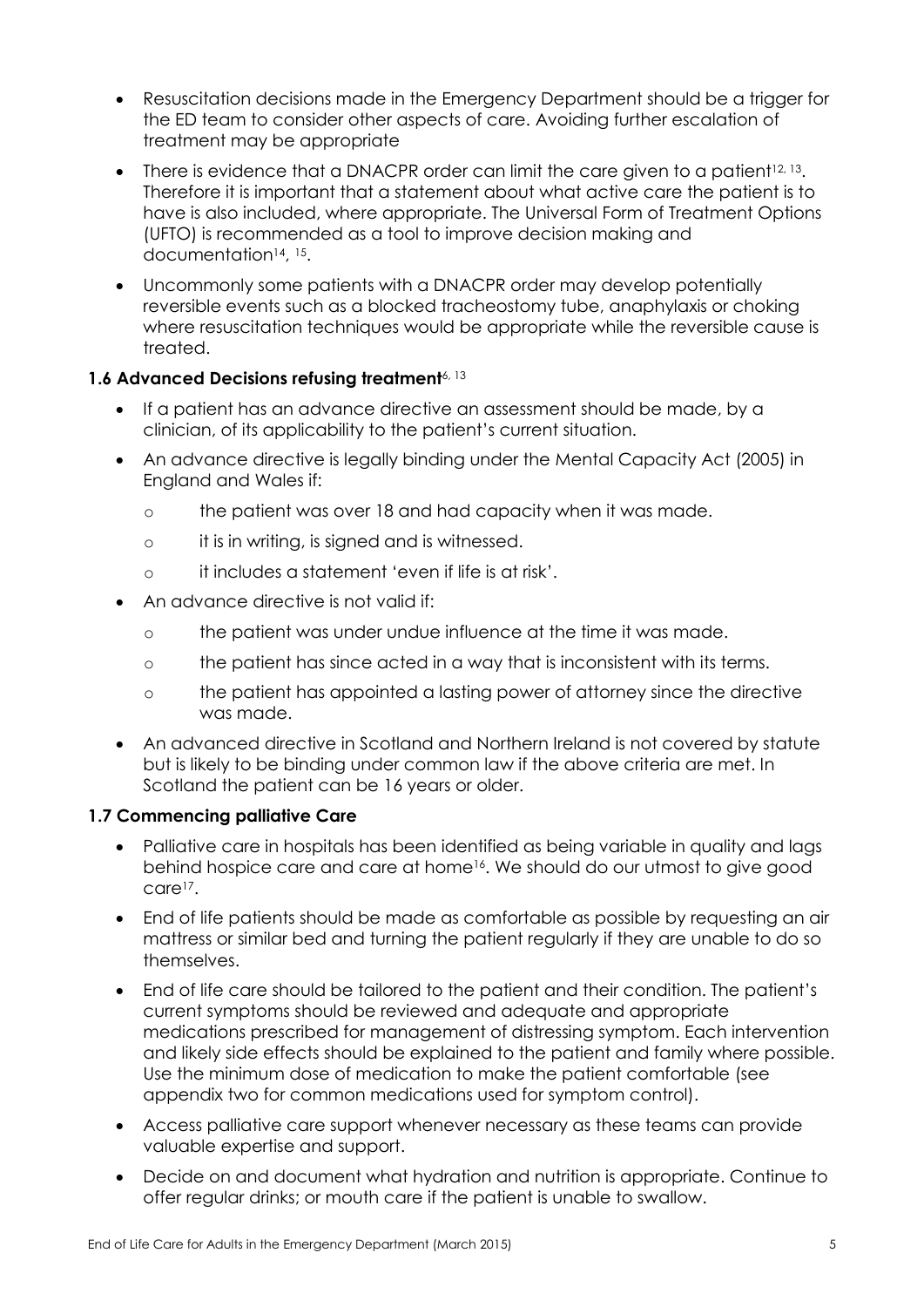- The patient's family may wish to participate in caring for their dying relative, if so they should be helped by staff to do so.<sup>18</sup>
- An end of life care checklist can be helpful in the ED as there are many facets to patient care. However it should not be regarded as a prescription for care (see appendix two).
- All interventions and conversations should be documented. This may be in the ED notes or may be in specific end of life care documentation.

## **SECTION 2: AFTER SUDDEN OR EXPECTED DEATH IN ED**

The care of the bereaved relative is as important as the care given to the dying patient<sup>19</sup>.

#### **2.1 Breaking bad news**<sup>20</sup>

- <span id="page-6-0"></span> Breaking bad news should be carried out by the most experienced clinician available who knows the patient.
- The doctor should be sensitive of religious, cultural or other needs of the family.
- A good starting point is to find out what the family already know about the patient's current condition.
- Bad news should be communicated in a timely and sensitive way, avoiding euphemisms and jargon.
- Listening is as important as talking when breaking bad news.
- A nurse should accompany the doctor when breaking bad news in order to support the family.

#### **2.2 Procedures near and after death**

- ED staff should refer all patients who are expected to die, and who are intubated and ventilated, to their local Specialist Nurse in Organ Donation (SNOD)21. Referral to the SNOD should be as early as possible as they can offer valuable support and guidance for the team and family. The SNOD will assess patient suitability for organ donation and approach the patient's next of kin for consent, if appropriate. Kidney donation from non-heart beating donors (now classified as 'donor after cardiac death')<sup>22</sup> has been shown to have good outcomes even when the donor is elderly<sup>23</sup>, <sup>24</sup>. Donors after brain death require brain stem death testing which is not usually carried out in the ED.
- $\bullet$  Tissue (e.g. corneas and heart valves) can be retrieved up to 24 hrs after death<sup>25</sup>. For tissue donation, referrals should be made via the National Referral Centre on: 0800 4320559. This service co-ordinates consent from family and tissue retrieval.
- The process of referral to the coroner varies between regions in the UK. Local policy should be followed.
- Hospitals should have guidelines on laying out the body. It is good practice to offer relatives the opportunity to take part in this taking into account religious and/or cultural practices<sup>[19](#page-6-0)</sup>.
- After a patient's death, departments should have an agreed process for informing the patient's GP and other professionals involved in the patient's care. This should occur within one working day.[19](#page-6-0)
- Departments could use an after death checklist to ensure all tasks are completed (Appendix two).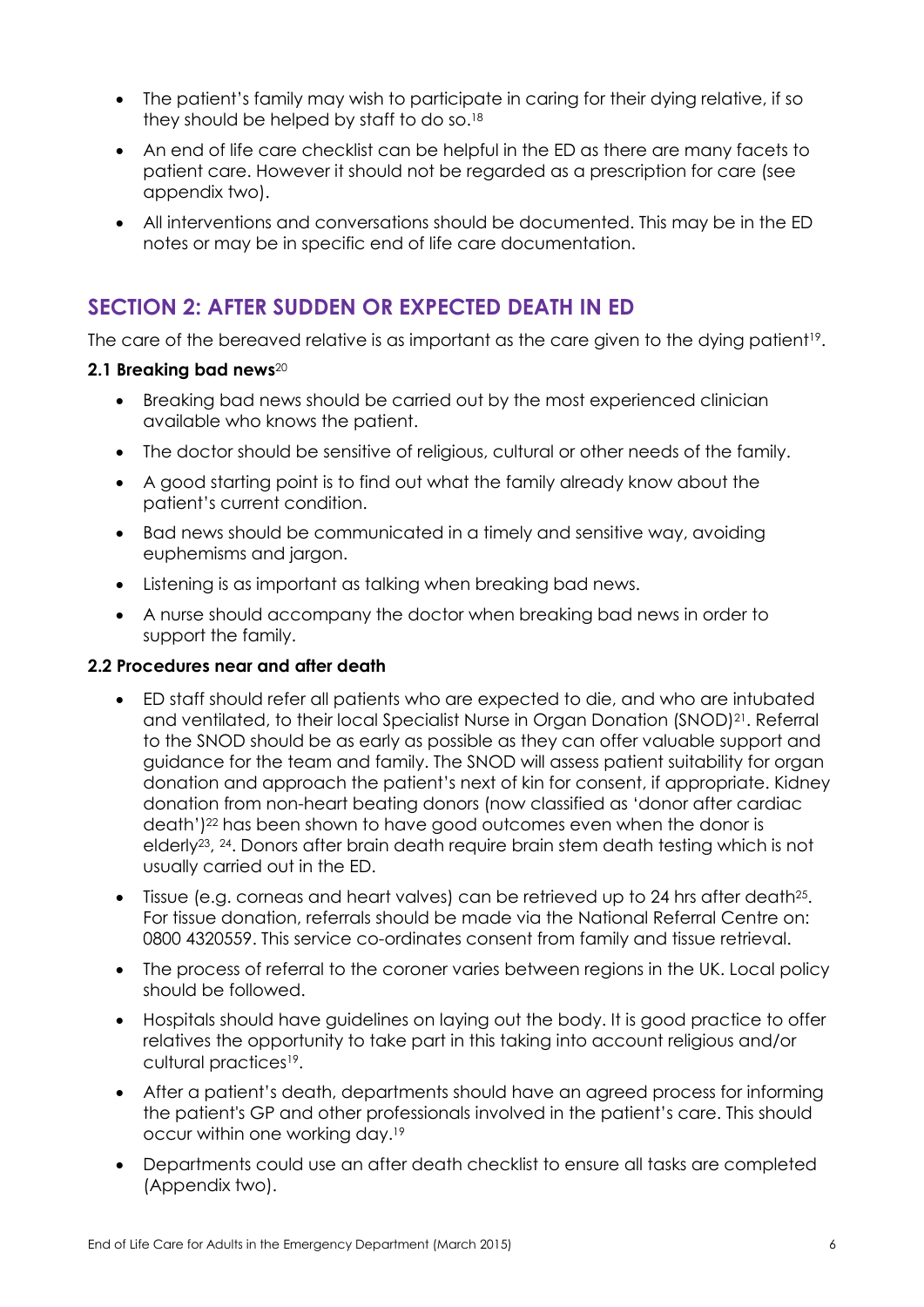It is good practice to make arrangements for a doctor who can complete the death certificate and/or cremation form to be contactable the next working day by, for example, writing in the notes who can be contacted and how. This reduces delays for distressed families.

#### **2.3 The Ideal Environment for the patient and family**

- The Emergency Department can be a difficult place to care for the bereaved family26, however every effort should be made to provide excellent care.
- All departments should have a relative's room to accommodate several family members that is close to the resuscitation room<sup>27</sup>.
- <span id="page-7-0"></span>• The room should be private and ideally sound-proof<sup>28, 29</sup>. It should contain comfortable chairs and sofas, tissues and a telephone with direct dial access. Hot and cold drinks should be available.
- Access to outside space<sup>[29,](#page-7-0) 30</sup> is valuable for patients and their families.
- A patient receiving palliative care should be cared for in a quiet room with space to accommodate family.
- Every patient and family should have access to a space that allows their cultural and spiritual needs to be met.
- A separate viewing room for family to see the body is valuable. Alternatively the mortuary chapel of rest may be used.

#### **2.4 Care of Bereaved relatives**

- A nurse should be assigned to care for and support the family both whilst the patient is being looked after in their last hours and after death<sup>31</sup>.
- Clinicians may choose to book relatives as patients in order to extend the care they can give to them.
- Family should be offered spiritual support in the form of the hospital chaplain or other religious officers.
- Written information should be given to the family to guide them through obtaining a death certificate, coroner's processes and undertaker's arrangements.
- It is good practice to provide follow up for the relatives of a deceased patient. A letter of condolence to the family after the event is appreciated. Departments should consider giving the name and telephone number of a Consultant that relatives can contact at a later date. Providing the family with an appointment a few weeks after the death to discuss the events has been shown to help families with their grieving process<sup>32</sup>.

#### **2.5 Staff Support**

- After every death or incident staff should be encouraged to talk together about the event. In many cases a formal debrief can be valuable.
- Further support should be available to staff through their supervisor or from occupational health.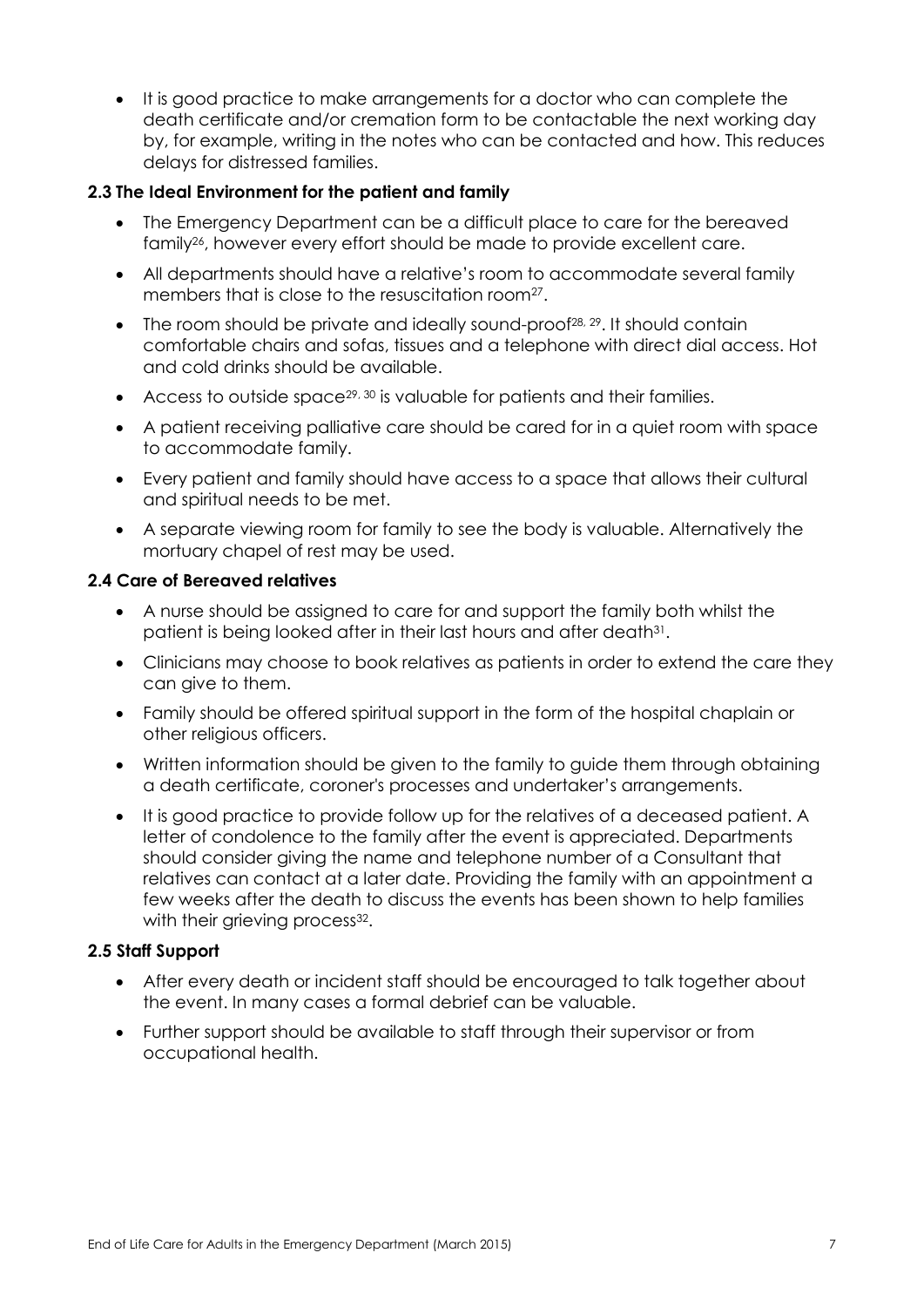#### **Authors**

Dr Vijayasankar, Dr Catherine Hayhurst, Dr Rachael Morris-Smith

First published in February 2012, revised March 2015

#### **Acknowledgements**

None.

#### **Review**

January 2018 or sooner if important information becomes available.

#### **Conflicts of Interest**

None.

#### **Disclaimers**

The College recognises that patients, their situations, Emergency Departments and staff all vary. This guideline cannot cover all possible scenarios. The ultimate responsibility for the interpretation and application of this guideline, the use of current information and a patient's overall care and wellbeing resides with the treating clinician.

#### **Research Recommendations**

None identified.

#### **Audit standards**

There should be a documentation and audit system in place within a system of clinical governance.

#### **Key words for search**

Bereavement, end of life care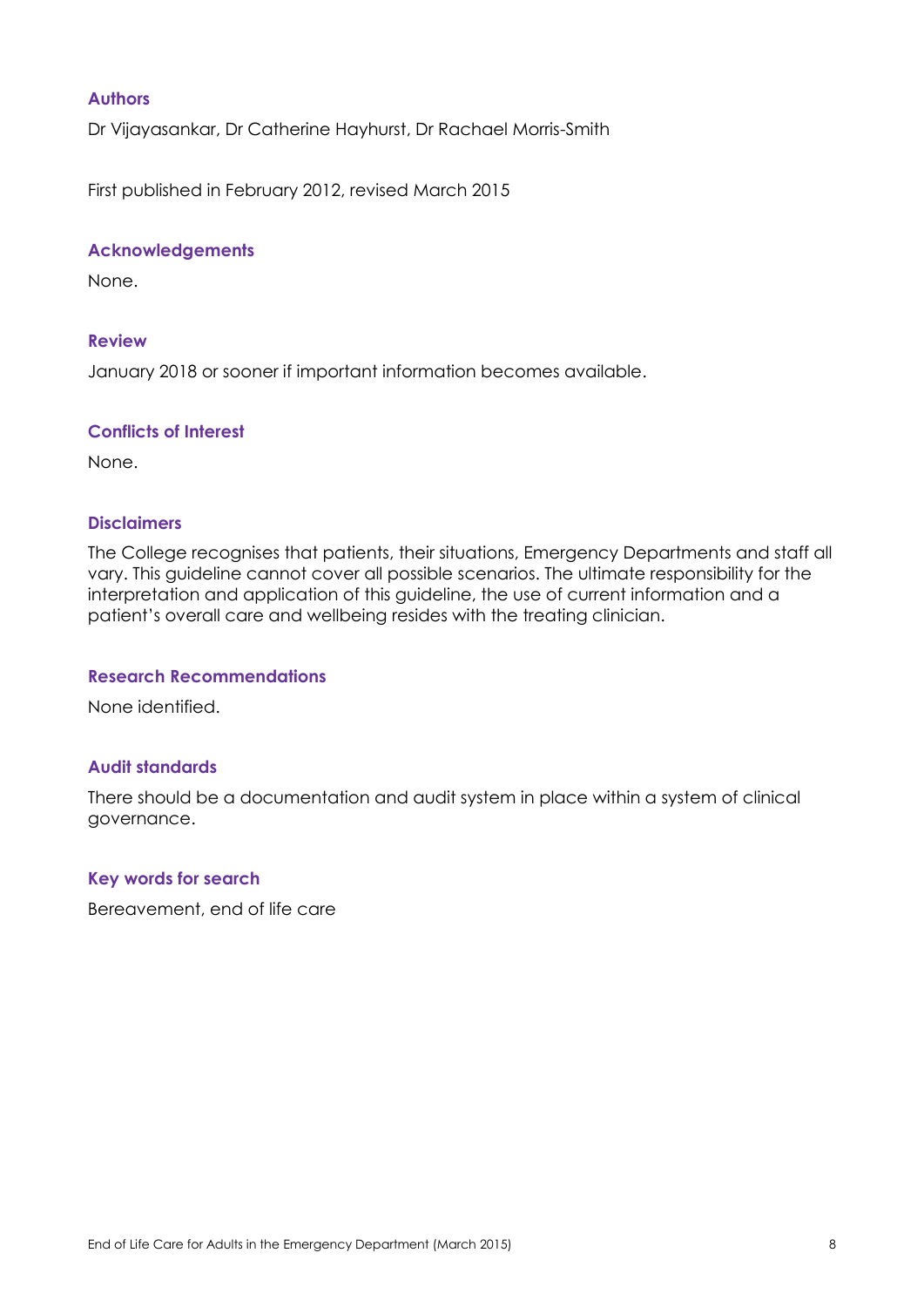## **Appendix 1**

#### **Methodology**

Where possible, appropriate evidence has been sought and appraised using standard appraisal methods. High quality evidence is not always available to inform recommendations. Best Practice Guidelines rely heavily on the consensus of senior emergency physicians and invited experts.

#### **Evidence Levels**

- 1. Evidence from at least one systematic review of multiple well designed randomised control trials
- 2. Evidence from at least one published properly designed randomised control trials of appropriate size and setting
- 3. Evidence from well designed trials without randomisation, single group pre/post, cohort, time series or matched case control studies
- 4. Evidence from well designed non experimental studies from more than one centre or research group
- 5. Opinions, respected authority, clinical evidence, descriptive studies or consensus reports.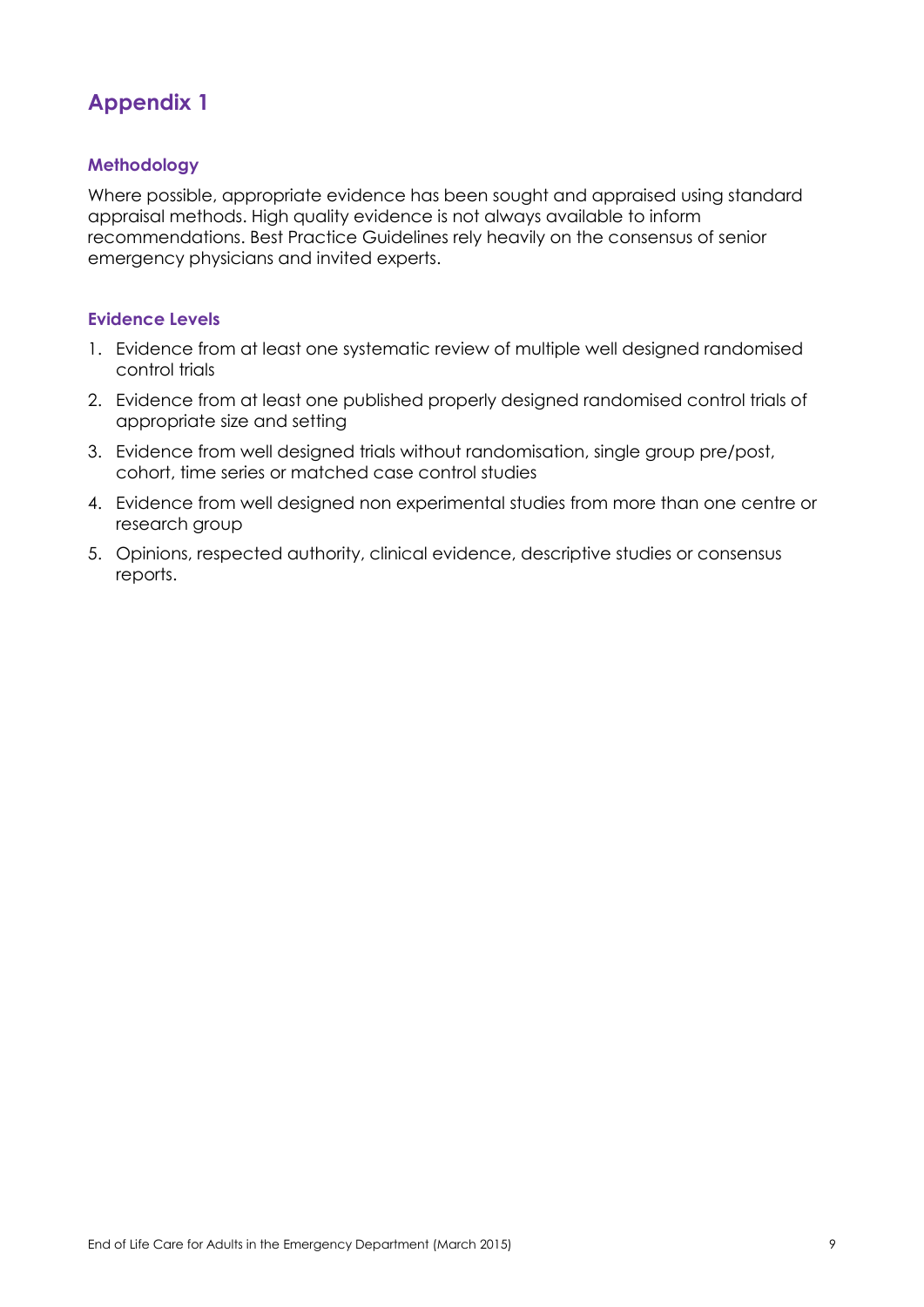## **Appendix 2: Example of checklist**

## **Emergency Department Sudden Adult Death Sample Checklist:**

*(Use separate form for Sudden Unexpected Death In Childhood)*

| Patient name:            | Date:                                |
|--------------------------|--------------------------------------|
| DOB:                     | Time of arrival:                     |
| ED number:               |                                      |
| Address:                 | Date & time of death:                |
|                          | Time of departure/moved to mortuary: |
| Named nurse:             |                                      |
| Doctor confirming death: |                                      |

| <b>Checklist</b>                                                                                                   | Yes | <b>No</b> | N/A |
|--------------------------------------------------------------------------------------------------------------------|-----|-----------|-----|
| 2 x Name bands applied                                                                                             |     |           |     |
| ET tube removed & documented in notes (please leave<br>cannulae in situ) If coroner involvement (use local policy) |     |           |     |
| Shroud                                                                                                             |     |           |     |
| Property listed                                                                                                    |     |           |     |
| Property book serial number                                                                                        |     |           |     |
| <b>Valuables listed</b>                                                                                            |     |           |     |
| Valuables book serial number                                                                                       |     |           |     |
| NOK / Relatives informed (include name of relative spoken<br>with)                                                 |     |           |     |
| Relatives attending ED?                                                                                            |     |           |     |
| Property given to relatives?                                                                                       |     |           |     |
| Property in safe keeping?                                                                                          |     |           |     |
| Property given to police?                                                                                          |     |           |     |
| Chaplain offered/religious belief arrangement                                                                      |     |           |     |
| ED Departmental /PALS leaflet given                                                                                |     |           |     |
| DOH leaflet given                                                                                                  |     |           |     |
| Mortality Screening instituted                                                                                     |     |           |     |
| Death Book completed                                                                                               |     |           |     |
| Appropriate agencies/contacts notified (see over page)                                                             |     |           |     |
| Transplant co coordinator informed                                                                                 |     |           |     |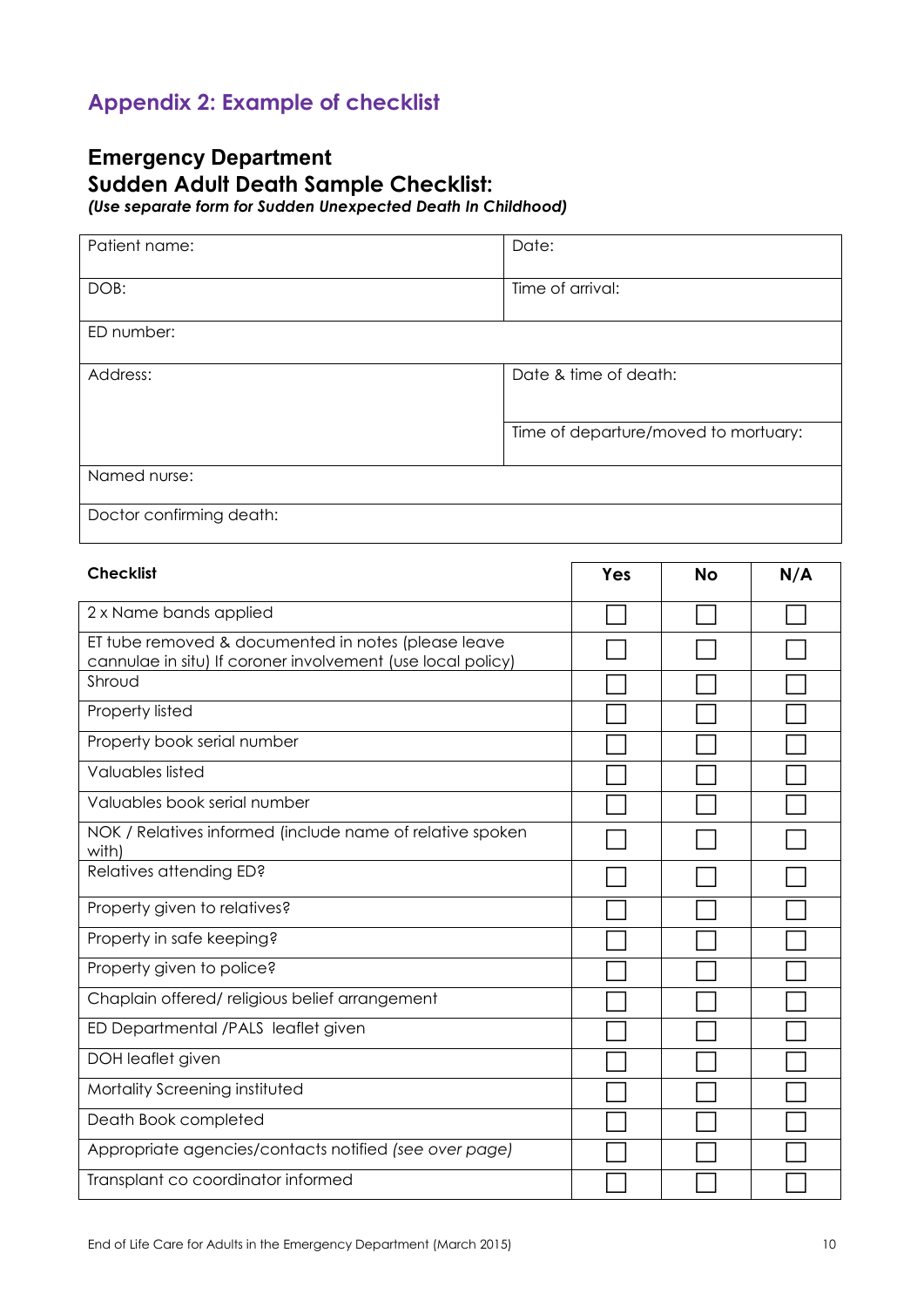#### **Contact list:**

|                                                                                                  | <b>Contact Number</b>                                     | <b>Time</b><br><b>Informed</b> | <b>Comments</b>                                                                                 |
|--------------------------------------------------------------------------------------------------|-----------------------------------------------------------|--------------------------------|-------------------------------------------------------------------------------------------------|
| Police, via Force Control<br>room<br>(Coroner's Representative)                                  | Direct number<br>available from<br>Shift Co-<br>ordinator |                                | Incident No:                                                                                    |
| Primary Care:<br>In hours $(09:00 - 17:00)$<br><b>GP</b>                                         |                                                           |                                |                                                                                                 |
|                                                                                                  |                                                           |                                | For out of hours if GP is out of area pass to Shift Co-ordinator to contact on next working day |
| Mortuary $-$ if patient<br>confirmed dead in<br>ambulance and<br>conveyed direct to<br>mortuary. | Mortuary<br>number                                        |                                |                                                                                                 |

| Print name & sign:                    |  |
|---------------------------------------|--|
| Documentation passed to clerical team |  |

#### **Reception Clerical Officer Checklist**

|                                                     | Yes: | No | N/A |
|-----------------------------------------------------|------|----|-----|
| Tracking steps completed (function TP):             |      |    |     |
| Patient Treatments completed (function APT): $\Box$ |      |    |     |
| GP Letter printed, signed & posted:                 |      |    |     |

| Reception Clerical Officer (Name & signature): |  |
|------------------------------------------------|--|
|                                                |  |
|                                                |  |

| Copy of checklist taken to Bereavement Office by porter same day |  |
|------------------------------------------------------------------|--|
| Copy of ED card taken to mortuary by the porter same day         |  |

**Receptionists to leave original ED card, mortality screening and checklist in Medical Secretary's tray.**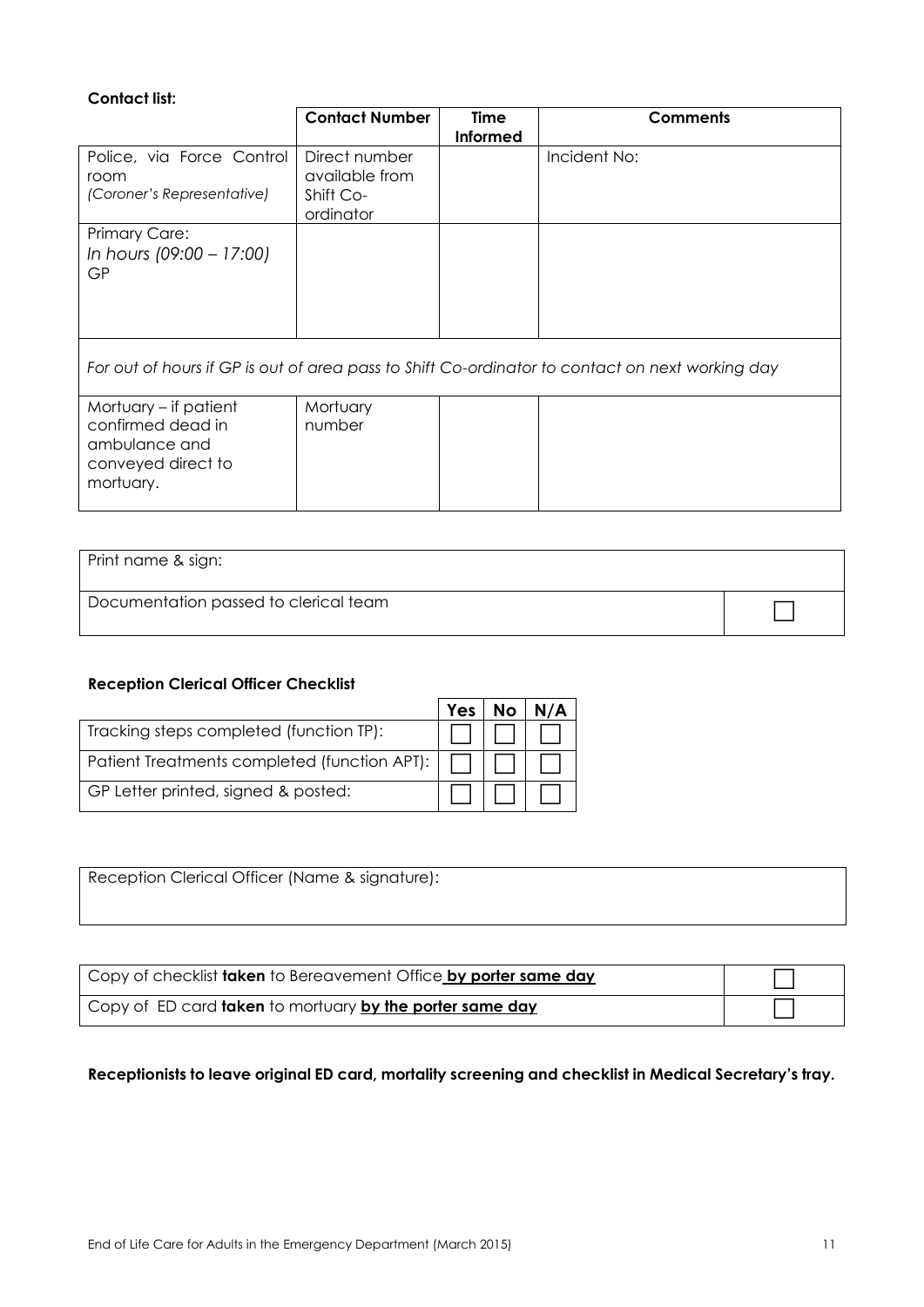## **References**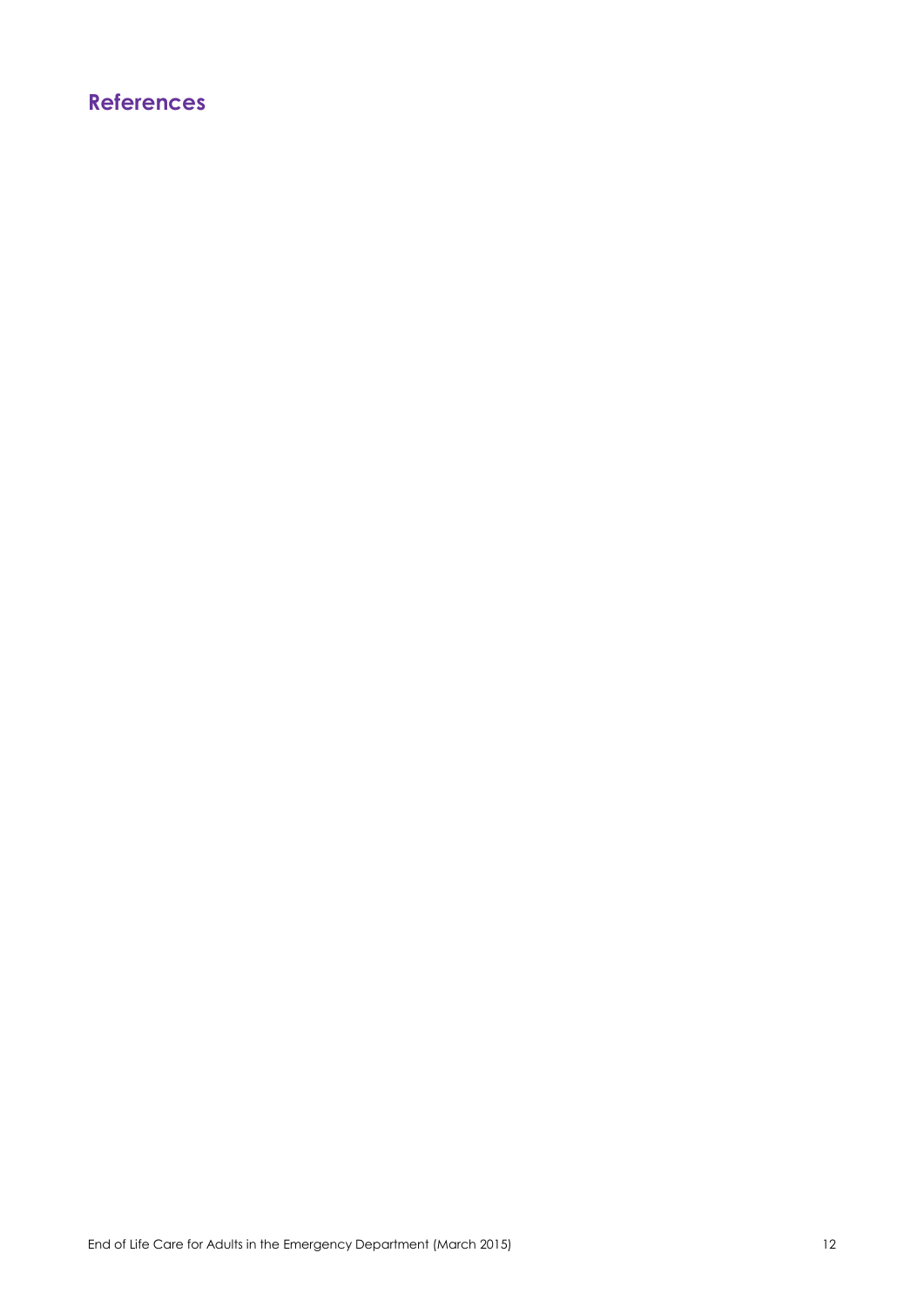<sup>1</sup> Department of Health. July 2015. More Care Less pathway: a review of the Liverpool care pathway. [ONLINE] Available at:

[https://www.gov.uk/government/uploads/system/uploads/attachment\\_data/file/212450/](https://www.gov.uk/government/uploads/system/uploads/attachment_data/file/212450/Liverpool_Care_Pathway.pdf) [Liverpool\\_Care\\_Pathway.pdf](https://www.gov.uk/government/uploads/system/uploads/attachment_data/file/212450/Liverpool_Care_Pathway.pdf)

<sup>2</sup> Leadership Alliance for the Care of Dying People. June 2014. One chance to get it right: improving people's experience of care in the last few days and hours of life. [ONLINE] Available at:

[https://www.gov.uk/government/uploads/system/uploads/attachment\\_data/file/323188/](https://www.gov.uk/government/uploads/system/uploads/attachment_data/file/323188/One_chance_to_get_it_right.pdf) One chance to get it right.pdf

<sup>3</sup> Rubin, W, Sarnoff, J. (1986). Sudden unexpected death: intervention with the survivors. *Ann Emerg Med*. 15, 99–102.

<sup>4</sup> Department of Health. October 2012. End of life care strategy: fourth annual report. [ONLINE] Available at:

[https://www.gov.uk/government/uploads/system/uploads/attachment\\_data/file/136486/](https://www.gov.uk/government/uploads/system/uploads/attachment_data/file/136486/End-of-Life-Care-Strategy-Fourth-Annual-report-web-version-v2.pdf) [End-of-Life-Care-Strategy-Fourth-Annual-report-web-version-v2.pdf](https://www.gov.uk/government/uploads/system/uploads/attachment_data/file/136486/End-of-Life-Care-Strategy-Fourth-Annual-report-web-version-v2.pdf)

<sup>5</sup> General Medical Council. May 2010. Treatment and care towards the end of life: good practice in decision making: [http://www.gmc-uk.org/guidance/ethical\\_guidance/end\\_of\\_life\\_care.asp](http://www.gmc-uk.org/guidance/ethical_guidance/end_of_life_care.asp)

<sup>6</sup> Department for Constitutional Affairs. 2005. Mental Capacity Act 2005. [ONLINE] Accessed at: <http://www.legislation.gov.uk/ukpga/2005/9/contents>

<sup>7</sup> Universities of Hull, Staffordshire and Aberdeen for the Department of Health. 2010. Spiritual Care at the End of Life: a systematic review of the literature. [ONLINE] Accessed at:

[http://www.dh.gov.uk/prod\\_consum\\_dh/groups/dh\\_digitalassets/@dh/@en/documents/d](http://www.dh.gov.uk/prod_consum_dh/groups/dh_digitalassets/@dh/@en/documents/digitalasset/dh_123804.pdf) [igitalasset/dh\\_123804.pdf](http://www.dh.gov.uk/prod_consum_dh/groups/dh_digitalassets/@dh/@en/documents/digitalasset/dh_123804.pdf)

<sup>8</sup> Decisions relating to cardiopulmonary resuscitation. Oct 14, quidance from the British medical association, resus council (uk) and Royal College of Nursing (previously known as the "Joint Statement"):

<https://www.resus.org.uk/pages/DecisionsRelatingToCPR.pdf>

<sup>9</sup> <http://www.judiciary.gov.uk/wp-content/uploads/2014/06/tracey-approved.pdf>

<sup>10</sup> [http://www.resus.org.uk/pages/Statements/Statement\\_Tracey\\_judgement.pdf](http://www.resus.org.uk/pages/Statements/Statement_Tracey_judgement.pdf)

<sup>11</sup> Decisions relating to cardiopulmonary resuscitation. Oct 14, guidance from the British medical association, resus council (uk) and Royal College of Nursing (previously known as the "Joint Statement" ) pages 9-10:

[https://www.resus.org.uk/pages/DecisionsRelatingToCPR.pdf.](https://www.resus.org.uk/pages/DecisionsRelatingToCPR.pdf)

<sup>12</sup> Zweig SC, Kruse RL, Binder EF, Szafara KL, Mehr DR. (2004). Effect of do-not-resuscitate orders on hospitalization of nursing home residents evaluated for lower respiratory infections. *J Am Geriatr Soc*. 52 (1), 51-8.

13 Chen JL, Sosnov J, Lessard D, Goldberg RJ. (2008). Impact of do-not-resuscitation orders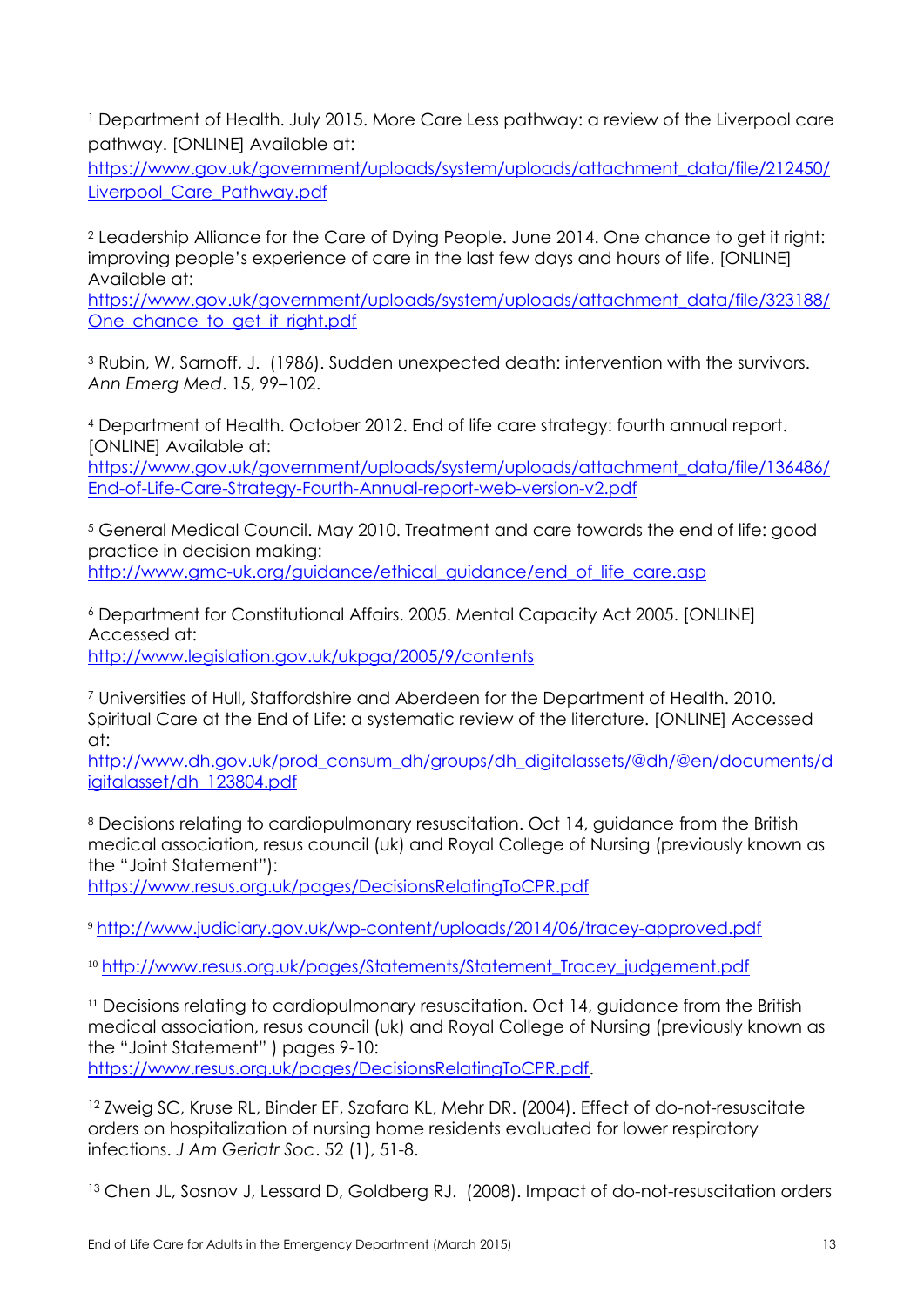on quality of care performance measures in patients hospitalized with acute heart failure. *Am Heart J*.156 (1), 78-84.

<sup>14</sup> Cambridge University Hospitals NHS. 2014. Universal form of treatment options. [ONLINE] Accessed at:

[www.ufto.org](http://www.ufto.org/)

<sup>15</sup> Fritz, Z, Malyon, J, Frankau, R, et al. 2013. The universal form of treatment options (UFTO) as an alternative to do not attempt cardiopulmonary resuscitation (DNACPR) orders: a mixed methods evaluation of the effects on clinical practice and patient care. [ONLINE] Accessed at:

<http://www.plosone.org/article/info%3Adoi%2F10.1371%2Fjournal.pone.0070977>

<sup>16</sup> Department of Health. 2012. first national VOICES survey of bereaved people: key findings. [ONLINE] Accessed at: <http://www.dh.gov.uk/health/2012/07/voices/>

<sup>17</sup> Royal College of Physicians. 2014. National care of the dying audit of hospitals. [ONLINE] Accessed at:

<https://www.rcplondon.ac.uk/resources/national-care-dying-audit-hospitals>

<sup>18</sup> Leadership Alliance for the care of dying people. June 2014. Duties and responsibilities of health and care staff – with prompts for practice. [ONLINE] Accessed at: http://www.nhsig.nhs.uk/media/2485900/duties\_and\_responsibilities\_of\_health\_and\_care\_s taff - with prompts for practice.pdf

<sup>19</sup> Department of Health. 2005. When a patient dies: Advice on developing bereavement services in the NHS. [ONLNE] Accessed at:

[http://www.dh.gov.uk/en/Publicationsandstatistics/Publications/PublicationsPolicyAndGui](http://www.dh.gov.uk/en/Publicationsandstatistics/Publications/PublicationsPolicyAndGuidance/DH_4122191) [dance/DH\\_4122191](http://www.dh.gov.uk/en/Publicationsandstatistics/Publications/PublicationsPolicyAndGuidance/DH_4122191)

<sup>20</sup> Kurtz SM, Silverman JD, Draper J (1998). Teaching and Learning communication skills in medicine. Oxford: Radcliffe Medical Press.

<sup>21</sup> <http://www.nice.org.uk/guidance/cg135/chapter/1-recommendations>

<sup>22</sup> <http://www.odt.nhs.uk/donation/deceased-donation/donation-after-circulatory-death/>

<sup>23</sup> Summers D, Johnson R, Allen J, et al. (2010). Analysis of factors that affect outcome after transplantation of kidneys donated after cardiac death in the UK: a cohort study. *Lancet.*  376, 1303-11.

<sup>24</sup> Dahmane D, Audard V, Heisse C, et al. (2006). Retrospective follow-up of transplantation of kidneys from 'marginal' donors. *Kidney Int*. 69. 546-52.

<sup>25</sup> [http://www.odt.nhs.uk/donation/deceased-donation/organ-donation-services/tissue](http://www.odt.nhs.uk/donation/deceased-donation/organ-donation-services/tissue-services-and-tissue-donation/tissue-donation-criteria.asp)[services-and-tissue-donation/tissue-donation-criteria.asp](http://www.odt.nhs.uk/donation/deceased-donation/organ-donation-services/tissue-services-and-tissue-donation/tissue-donation-criteria.asp)

<sup>26</sup> British Association of Emergency Medicine, Royal College of Medicine, joint report. (1995). Bereavement care in A&E Departments.

End of Life Care for Adults in the Emergency Department (March 2015) 14 <sup>27</sup> Cooke, M W, Cooke, H M, Glucksman, E E. (1992). Management of sudden bereavement in the Accident and Emergency Department. *British Medical journal*.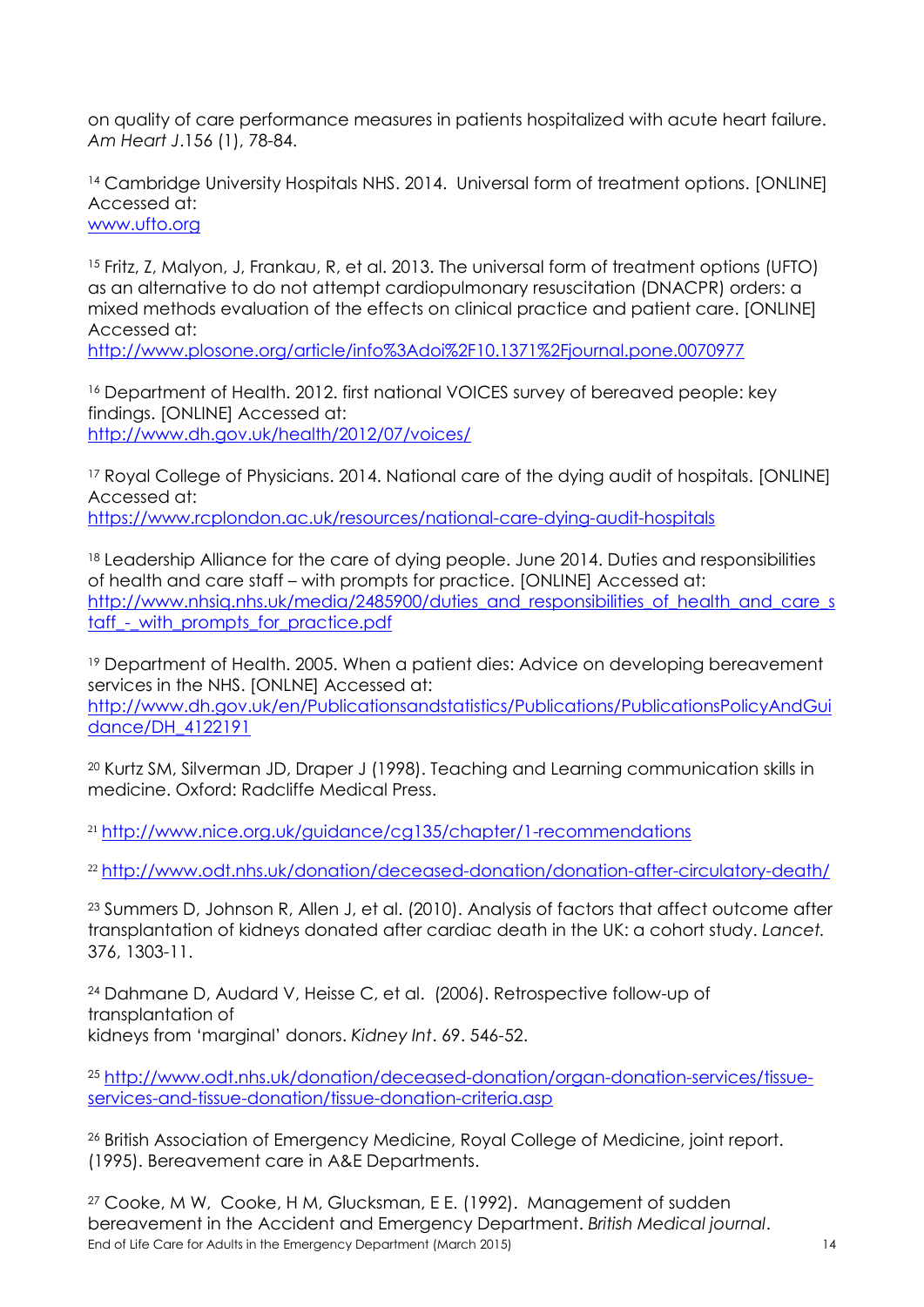(304)1207-9.

<sup>28</sup> National Health Service Estates. (2004). Improving the patient experience. Friendly health care environments for children and young people.

<sup>29</sup> National Health Service Estates. (2005). Improving patient experience. A place to die with dignity: creating a supportive environment.

<sup>30</sup> Waller, S, Dewar, S, Masterson, A, Finn, Hedley. (2008). improving environments for care at end of life. Kings Fund, London.

<sup>31</sup> Scott, T. (2007). Sudden traumatic death: caring for the bereaved. *Trauma*. 9, 103–109

<sup>32</sup> [Parris,](http://emj.bmj.com/search?author1=R+J+Parris&sortspec=date&submit=Submit) RJ, [Schlosenberg,](http://emj.bmj.com/search?author1=J+Schlosenberg&sortspec=date&submit=Submit) J, [Stanley,](http://emj.bmj.com/search?author1=C+Stanley&sortspec=date&submit=Submit) C, [Maurice,](http://emj.bmj.com/search?author1=S+Maurice&sortspec=date&submit=Submit) S, [Clarke,](http://emj.bmj.com/search?author1=S+F+J+Clarke&sortspec=date&submit=Submit) S. (2007). Emergency department follow-up of bereaved relatives: an audit of one particular service. *Emerg Med J*. 24, 339-342*.*